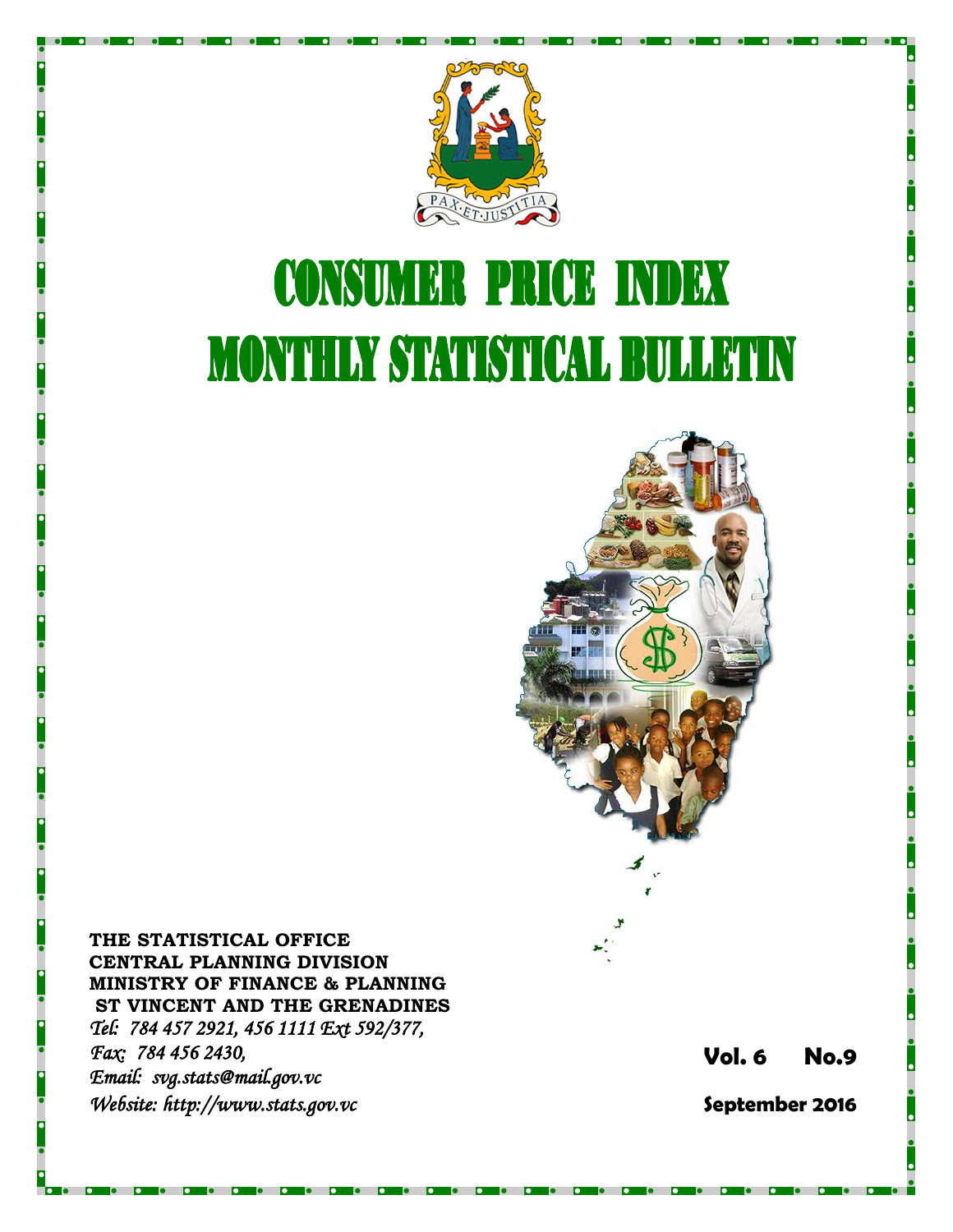# **TABLE OF CONTENTS**

# **Page No.**

|                | Analysis $-$                                                                          |                |
|----------------|---------------------------------------------------------------------------------------|----------------|
|                |                                                                                       |                |
| Table No.      |                                                                                       |                |
| 1              | <b>Average Retail Price of Selected Items</b>                                         | 3              |
| $\overline{2}$ | Average Retail Price of Selected Items SEPTEMBER 2016 compared<br>With SEPTEMBER 2015 | $\overline{4}$ |
| 3              | The Consumer Price Index by main groups                                               | 8              |
| $\overline{4}$ | The Consumer Price Index contribution to change by Groups                             | 10             |
| 5              | Monthly Items by Group                                                                | 11             |
|                | Chart No.                                                                             |                |
|                | 1 COICOP Percentage Change for the Month of SEPTEMBER 2016                            | 9              |

\* \* \*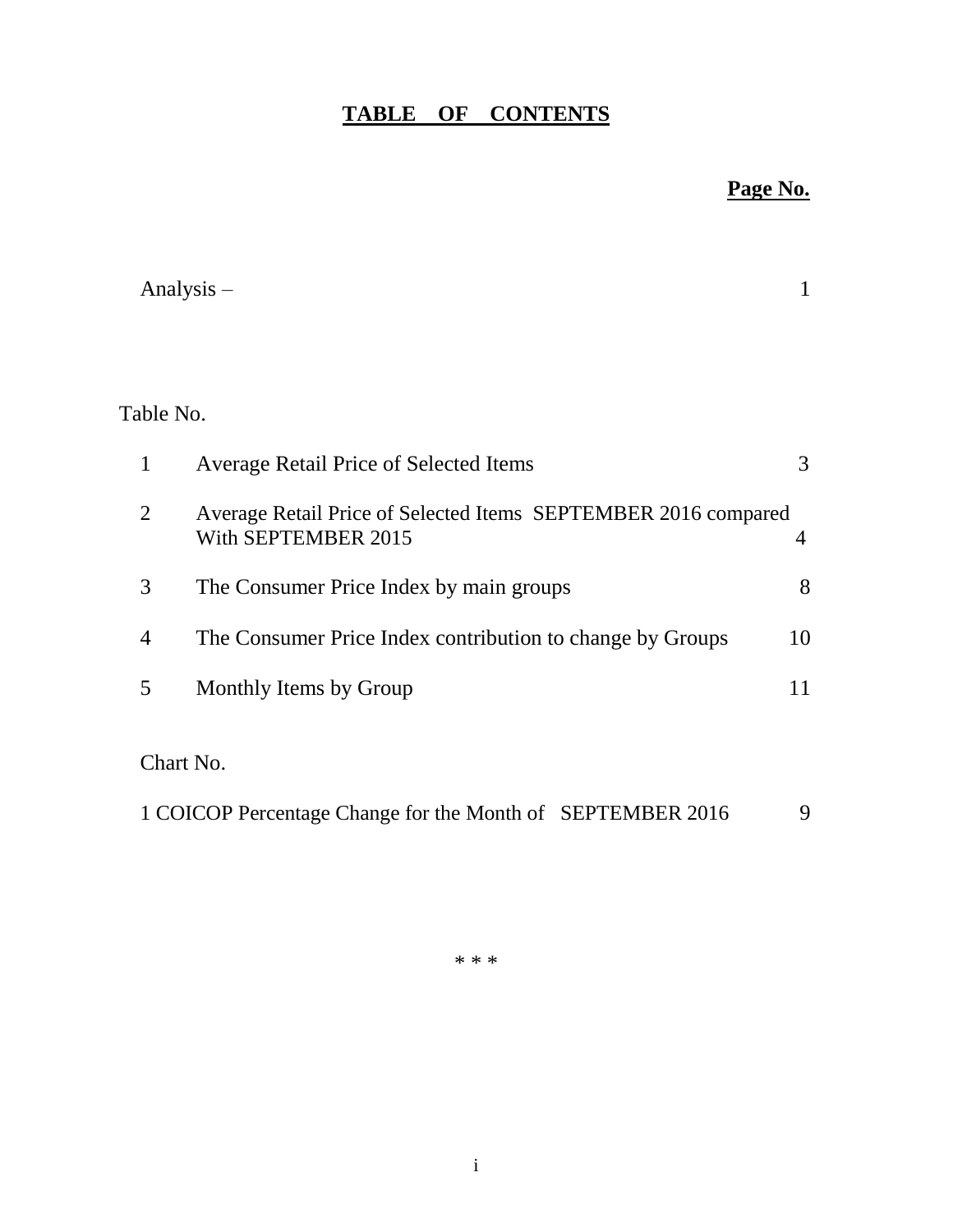## **SEPTEMBER 2016**

The consumer price index registered a 0.1 percent increase for the month of September 2016. The "All Items" index was recorded at 106.4 for September 2016 compared to 106.3 for August 2016. The "point to point" inflation rate was recorded as 0.6 percent.

Six (6) groups recorded increases for the month: "Housing, Water, Electricity, Gas and Other Fuels" (1.2 percent), "Education" (0.7 percent), "Alcoholic Beverages, Tobacco & Narcotics" (0.4 percent), "Restaurants and Hotels" (0.3 percent), "Health" (0.2 percent) and "Food and Non-Alcoholic Beverages" (0.1 percent). Three (3) groups recorded decreases during the month: "Transport" (2.4 percent), "Clothing and Footwear" (0.3 percent) and "Furnishings, Household Equipment and Household Maintenance" (0.1 percent). Three (3) groups remained unchanged for the month: "Communication", "Recreation and Culture" and "Miscellaneous Goods and Services".

The group index for "Housing, Water, Electricity, Gas and Other Fuels" grew by 1.2 percent due mainly to an increase in the cost of electricity and the price of Liquid Petroleum Gas (LPG). The cost of electricity increased by 5.9 percent which resulted from a higher fuel surcharge rate of 28.60 cents per unit for the month of September 2016 compared to 24.22 cents per unit for August 2016. The average increase for LPG across all zones and cylinder sizes amounts to approximately 8.0 percent.

The 0.7 percent increase in the "Education" index is due to a 4.9 percent increase in the fee for preprimary education.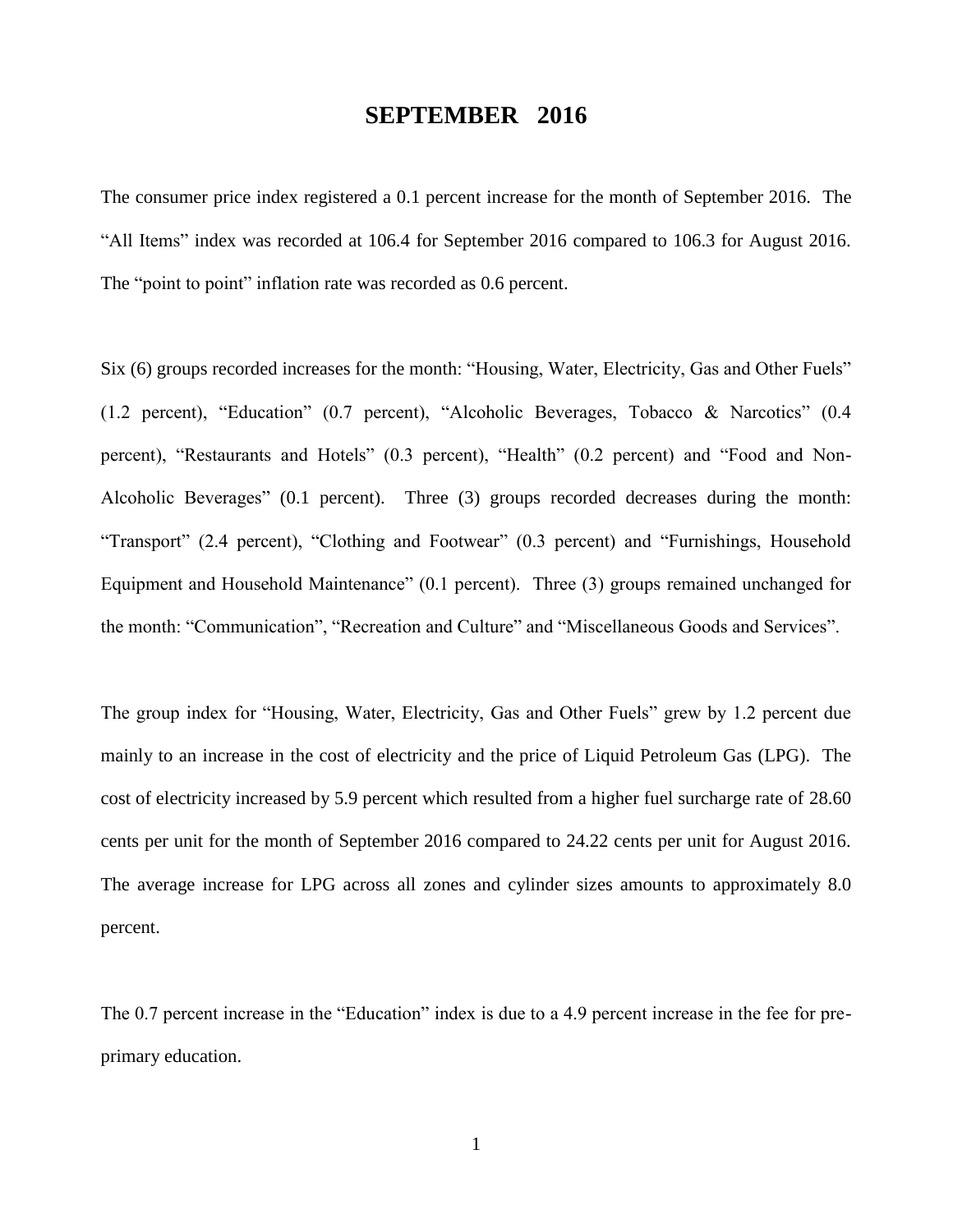The index for "Alcoholic Beverages, Tobacco & Narcotics" grew by 0.4 percent due mainly to an increase of 11.5 percent in the price of imported red rum, 6.3 percent for a scotch and 4.9 percent for dry gin.

The 0.2 percent increase in the index for "Health" is due mainly to an increase of 1.8 percent in the price of a bottle of pain relievers.

"Food and Non-Alcoholic Beverages" grew by 0.1 percent due to price increases for several items: cauliflower (11.7 percent), drumsticks (8.7 percent), pig snout (7.8 percent), garlic (7.1 percent), carrots (5.8 percent), green seasoning (5.5 percent), cabbage (4.1 percent), pepper sauce (4.0 percent) and pig snout (3.2 percent).

The "Transport" index declined by 2.4 percent due mainly to a reduction in the cost of passenger transport by air from St. Vincent and the Grenadines to several destinations. The airfare to New York declined by 31.0 percent, to St. Lucia by 29.2 percent, to Toronto by 15.1 percent, to London by 15.0 percent and to Trinidad and Tobago by 11.0 percent.

The index for "Clothing and Footwear" decreased by 0.3 percent due mainly to a reduction in the cost of a pair of men's short jeans by 14.3 percent and textile material (Khaki) by 11.1 percent.

The group index for "Furnishings, Household Equipment and Household Maintenance" declined by 0.1 percent due to a reduction in the price of a sheet set (16.0 percent) and carbon battery (AA size) (6.7 percent).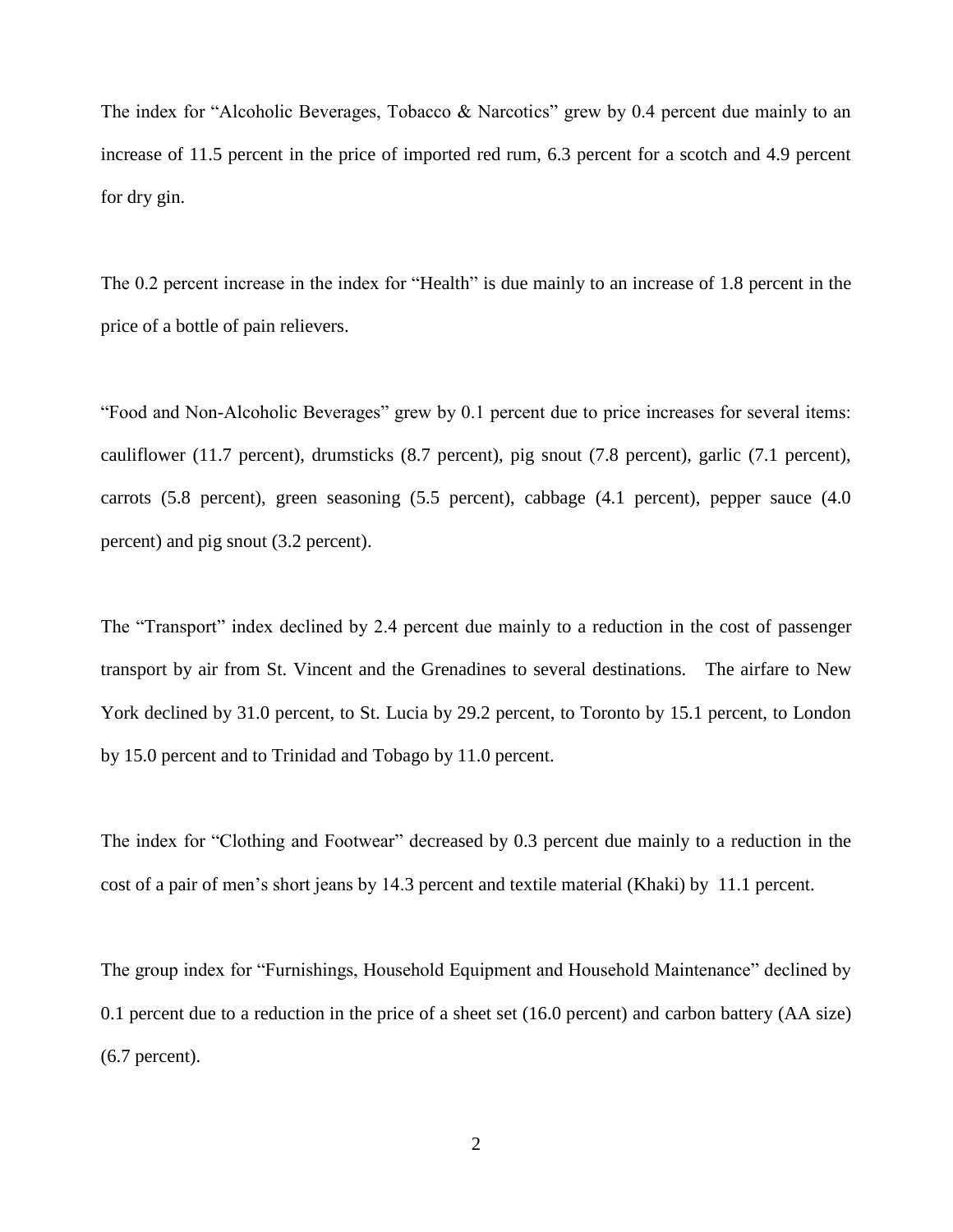## TABLE 1 AVERAGE RETAIL PRICE OF SELECTED ITEMS

|                                       | <b>UNIT</b>     | <b>AVERAGE PRICE</b>     |                       | <b>CHANGE</b>      | <b>PERCENTAGE</b>  |
|---------------------------------------|-----------------|--------------------------|-----------------------|--------------------|--------------------|
| <b>ITEMS</b>                          | OF              | <b>ECS</b>               |                       | IN                 | <b>CHANGE</b>      |
|                                       | <b>QUANTITY</b> | <b>SEPTEMBER</b><br>2016 | <b>AUGUST</b><br>2016 | <b>PRICE</b>       | IN<br><b>PRICE</b> |
|                                       |                 |                          |                       |                    |                    |
| <b>INCREASED</b>                      |                 |                          |                       |                    |                    |
| Pig feet                              | Lb              | 3.99                     | 3.67                  | 0.32               | 8.72               |
| Pig snout                             | Lb              | 6.50                     | 6.30                  | 0.20               | 3.17               |
| Drumsticks                            | Lb              | 2.90                     | 2.69                  | 0.21               | 7.81               |
| Chicken necks                         | Lb              | 1.63                     | 1.57                  | 0.06               | 3.82               |
| Cabbage                               | Lb              | 4.03                     | 3.87                  | 0.16               | 4.13               |
| Cauliflower                           | Lb              | 8.32                     | 7.45                  | 0.87               | 11.68              |
| Carrots                               | Lb              | 4.02                     | 3.80                  | 0.22               | 5.79               |
| Garlic                                | per head        | 0.75                     | 0.70                  | 0.05               | 7.14               |
| Pepper sauce                          | 300ml bottle    | 5.25                     | 5.05                  | 0.20               | 3.96               |
| Green seasoning                       | 750ml bottle    | 12.36                    | 11.72                 | 0.64               | 5.46               |
| Chocolate bar                         | 40g pack        | 3.98                     | 2.98                  | 1.00               | 33.56              |
| Scotch                                | 750ml bottle    | 58.55                    | 55.10                 | 3.45               | 6.26               |
| Dry gin                               | 750ml bottle    | 53.72                    | 51.21                 | 2.51               | 4.90               |
| Red rum (imported)                    | 750ml bottle    | 20.32                    | 18.23                 | 2.09               | 11.46              |
| Electricity                           | 140Kwh          | 110.04                   | 103.91                | 6.13               | 5.90               |
| LPG:<br>100lb cylinder                | Each            | 160.44                   | 148.50                | 11.94              | 8.04               |
| 25lb cylinder                         | Each            | 40.49                    | 37.75                 | 2.74               | 7.26               |
| 20lb cylinder                         | Each            | 34.00                    | 31.25                 |                    | 8.80               |
| Pain relievers                        | 24 per bottle   | 14.99                    | 14.73                 | 2.75<br>0.26       | 1.77               |
| Pre-primary school fees               | per month       | 215.00                   | 205.00                | 10.00              | 4.88               |
| School meals - bakes and chicken      | Each            | 2.50                     | 2.00                  | 0.50               | 25.00              |
|                                       |                 |                          |                       |                    |                    |
| <b>DECREASED</b>                      |                 |                          |                       |                    |                    |
| Textile material - Khaki - 60"        | 1 yard          | 15.95                    | 17.95                 | $-2.00$            | $-11.14$           |
| Men's short jeans                     | 1 pair          | 30.00                    | 35.00                 | $-5.00$            | $-14.29$           |
| Bed sheet (double)                    | 1 set           | 105.00                   | 125.00                | $-20.00$           | $-16.00$           |
| Carbon battery AA                     | 4-pack          | 5.60                     | 6.00                  | $-0.40$            | $-6.67$            |
| Passenger airfare from St vincent and |                 |                          |                       |                    |                    |
| the Grenadines to:                    |                 |                          |                       |                    |                    |
| St. Lucia                             | 1 way           | 322.97                   | 456.22                | $-133.25$          | $-29.21$           |
| Trinidad and Tobago                   | 1 month         | 436.05                   | 489.93                | $-53.88$           | $-11.00$           |
| New York                              | 1 month         | 3,486.90                 | 5,050.70              | $-1,563.80$        | $-30.96$           |
| Toronto                               | 1 month         | 2,670.70                 | 3,145.60              | $-474.90$          | $-15.10$           |
| London                                | 1 month<br>Lb   | 3,910.80                 | 4,602.10              | $-691.30$          | $-15.02$           |
| Skimmed milk powder                   |                 | 6.58                     | 7.28                  | $-0.70$            | $-9.62$            |
| Currants                              | Lb              | 12.53                    | 13.11                 | $-0.58$            | $-4.42$            |
| Tannias                               | Lb              | 2.95                     | 3.06                  | $-0.11$            | $-3.59$            |
| Tomatoes                              | Lb              | 3.90                     | 4.19                  | $-0.29$            | $-6.92$            |
| Cucumber<br>Sweet pepper              | Lb              | 2.12                     | 2.21                  | $-0.09$            | $-4.07$            |
| Onions                                | Lb<br>Lb        | 6.31<br>2.68             | 6.68<br>2.89          | $-0.37$<br>$-0.21$ | $-5.54$<br>$-7.27$ |
|                                       |                 |                          |                       |                    |                    |
|                                       |                 |                          |                       |                    |                    |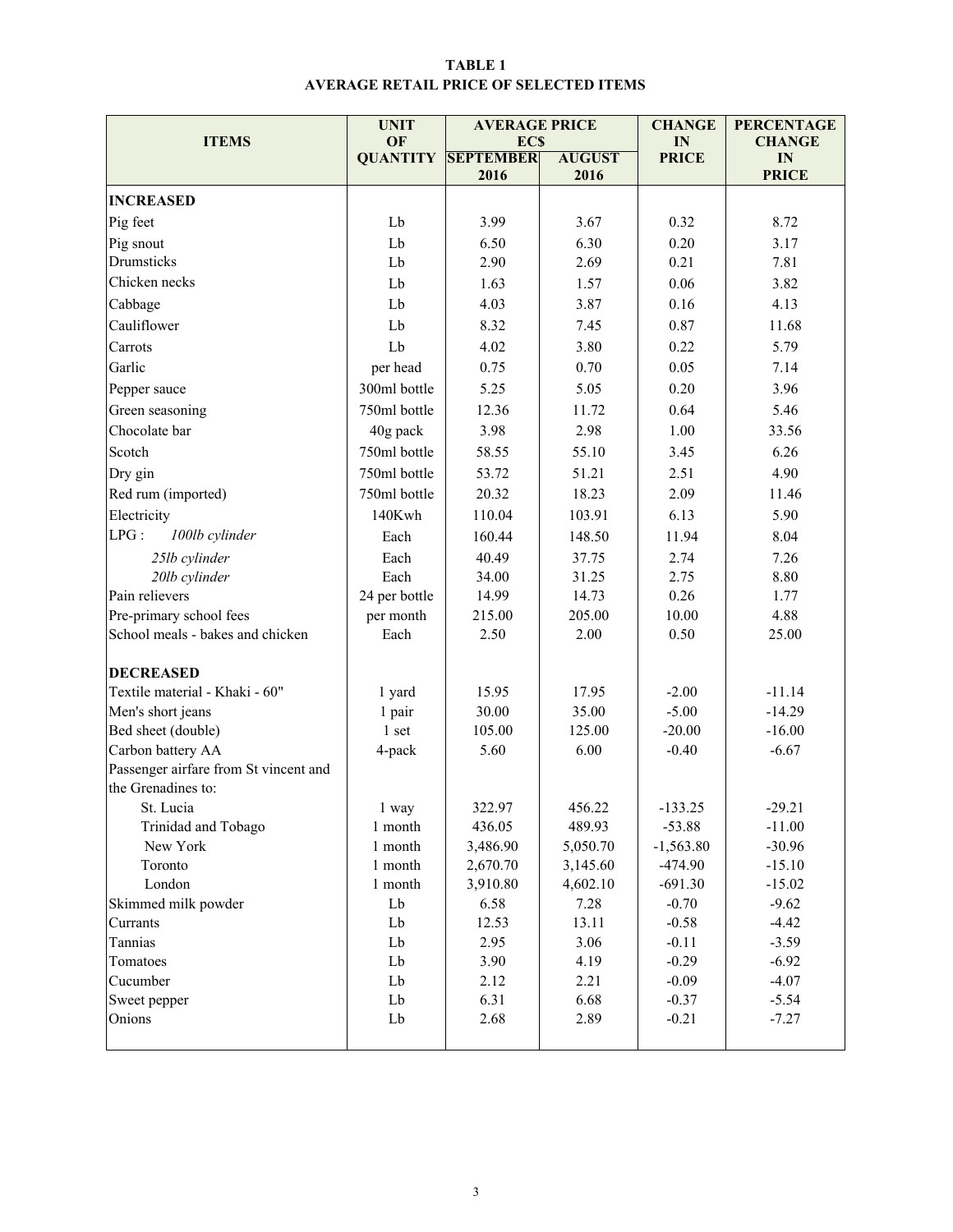## TABLE 2 AVERAGE RETAIL PRICE OF SELECTED ITEMS SEPTEMBER 2016 COMPARED WITH SEPTEMBER 2015

|                                       | <b>UNIT</b>   | <b>AVERAGE</b> | <b>CHANGE</b>                       | <b>PERCENTAGE</b> |               |
|---------------------------------------|---------------|----------------|-------------------------------------|-------------------|---------------|
| <b>ITEMS</b>                          | OF            | <b>ECS</b>     |                                     | IN                | <b>CHANGE</b> |
|                                       |               |                | <b>QUANTITY SEPTEMBER SEPTEMBER</b> | <b>PRICE</b>      | IN            |
|                                       |               | 2016           | 2015                                |                   | <b>PRICE</b>  |
|                                       |               |                |                                     |                   |               |
| <b>FOOD AND NON-ALCOHOLIC</b>         |               |                |                                     |                   |               |
| <b>BEVERAGES</b>                      |               |                |                                     |                   |               |
| Beef - Fresh                          | Lb.           | 8.00           | 8.00                                | 0.00              | 0.00          |
| Chicken - Whole                       | Lb.           | 6.55           | 6.15                                | 0.40              | 6.50          |
| Chicken - Leg Quarters                | Lb.           | 2.68           | 2.23                                | 0.45              | 20.18         |
| Chicken - Backs                       | Lb.           | 1.62           | 1.60                                | 0.02              | 1.25          |
| Chicken - Wings                       | Lb.           | 4.53           | 4.81                                | $-0.28$           | $-5.82$       |
| <b>Turkey Wings</b>                   | Lb.           | 2.44           | 3.50                                | $-1.06$           | $-30.29$      |
| Fish - Fresh (Deep Sea)               | Lb.           | 9.00           | 9.00                                | 0.00              | 0.00          |
| Fish - Fresh (Jacks)                  | Lb.           | 4.00           | 4.00                                | 0.00              | 0.00          |
| Fish - Fresh (Robin)                  | Lb.           | 5.00           | 4.00                                | 1.00              | 25.00         |
| Chicken Franks                        | 340 g Pk      | 5.28           | 5.26                                | 0.02              | 0.38          |
| Luncheon Meat (pork)                  | 340 g         | 7.95           | 7.74                                | 0.21              | 2.71          |
| Codfish                               | Lb.           | 14.04          | 14.91                               | $-0.87$           | $-5.84$       |
| Cornflakes                            | 12 oz         | 13.03          | 12.81                               | 0.22              | 1.72          |
| Pasta - Elbows                        | 340 g         | 4.60           | 4.62                                | $-0.02$           | $-0.43$       |
| Milk - Evaporated                     | 410g Tin      | 3.08           | 3.36                                | $-0.28$           | $-8.33$       |
| Milk - Condensed                      | 397g Tin      | 3.29           | 3.29                                | 0.00              | 0.00          |
| Bread-Small Loaf, white               | 5 Pk          | 2.02           | 1.99                                | 0.03              | 1.51          |
| Bread - Large Sliced Pan Loaf (white) | Each          | 4.25           | 4.25                                | 0.00              | 0.00          |
| Eggs                                  | Doz           | 8.96           | 8.82                                | 0.14              | 1.59          |
| Orange Juice                          | 19 oz Tin     | 8.83           | 8.16                                | 0.67              | 8.21          |
| Sugar - Brown (loose)                 | Lb.           | 1.54           | 1.35                                | 0.19              | 14.07         |
| Sugar - White (loose)                 | Lb.           | 1.72           | 1.73                                | $-0.01$           | $-0.58$       |
| Flour - Loose                         | Lb.           | 1.39           | 1.40                                | $-0.01$           | $-0.71$       |
| Flour - Packaged (white)              | $2$ kg        | 6.67           | 6.75                                | $-0.08$           | $-1.19$       |
| Flour - Packaged (wholewheat)         | 2 kg          | 7.29           | 7.39                                | $-0.10$           | $-1.35$       |
| Rice - Loose                          | Lb.           | 1.92           | 1.78                                | 0.14              | 7.87          |
| Rice - Packaged                       | $2{\rm Kg}$   | 10.53          | 9.22                                | 1.31              | 14.21         |
| Bananas (ripe)                        | Lb.           | 1.34           | 1.34                                | 0.00              | 0.00          |
| <b>Breadfruit</b>                     | Lb.           | 2.54           | 2.66                                | $-0.12$           | $-4.51$       |
| Eddoes                                | Lb.           | 3.13           | 3.04                                | 0.09              | 2.96          |
| Dasheens                              | Lb.           | 2.15           | 2.13                                | 0.02              | 0.94          |
| <b>Sweet Potatoes</b>                 | Lb.           | 2.19           | 1.93                                | 0.26              | 13.47         |
| Oranges                               | Each          | 0.79           | 0.79                                | $0.00\,$          | 0.00          |
| Tomatoes                              | Lb.           | 3.90           | 5.05                                | $-1.15$           | $-22.77$      |
| Cooking Margarine                     | 445g Tub      | 8.81           | 7.85                                | 0.96              | 12.23         |
| Vegetable Oil                         | Litre         | 12.42          | 10.61                               | 1.81              | 17.06         |
| Powdered Chocolate                    | 300g Pk       | 10.66          | 10.59                               | 0.07              | 0.66          |
| Hairoun Fruit Cocktail (not cold)     | 280 ml Bottle | 2.31           | 2.26                                | 0.05              | 2.21          |
| Vitamalt                              | 310 ml Bottle | 5.65           | 5.61                                | 0.04              | 0.71          |
|                                       |               |                |                                     |                   |               |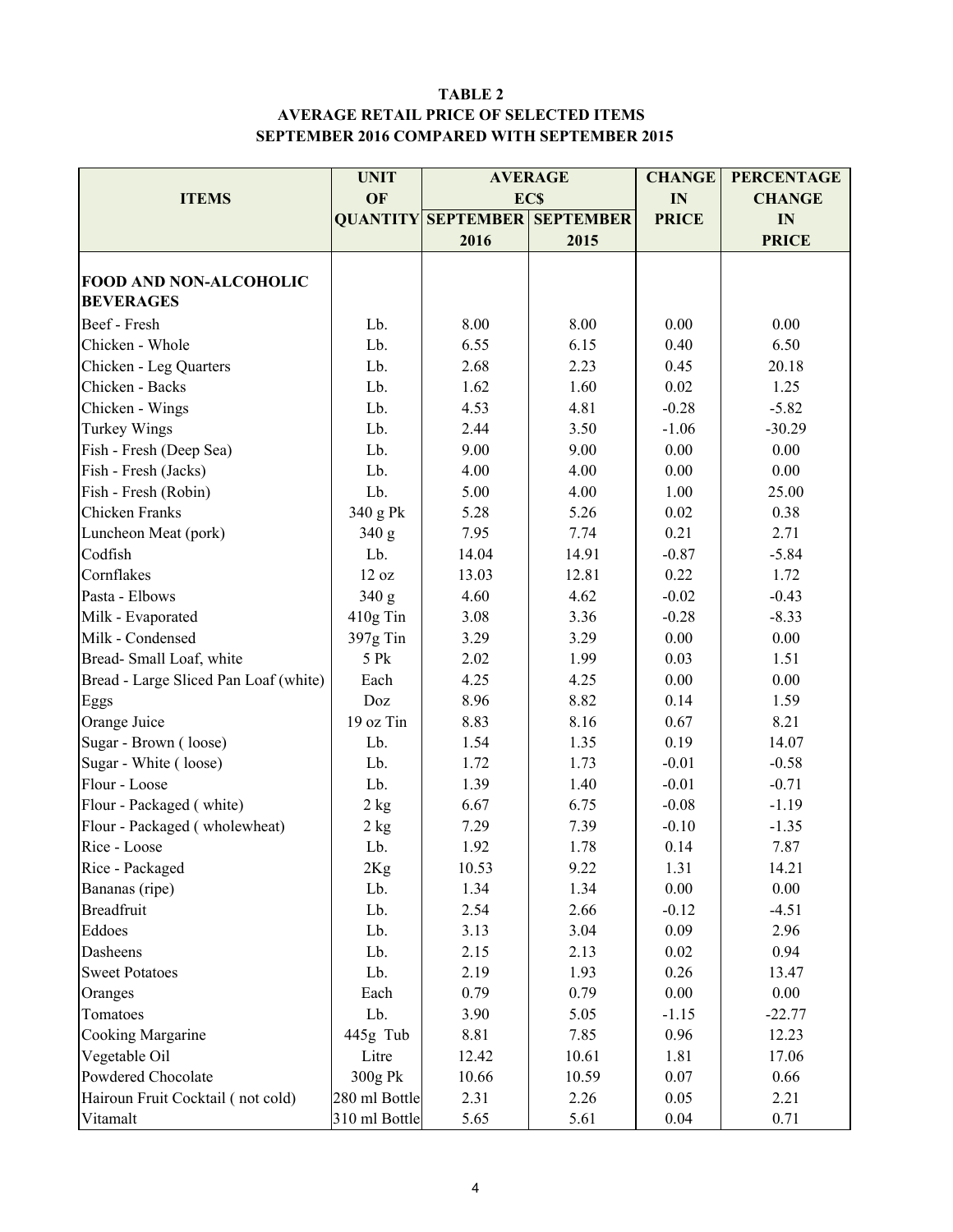#### TABLE 2 Cont'd AVERAGE RETAIL PRICE OF SELECTED ITEMS SEPTEMBER 2016 COMPARED WITH SEPTEMBER 2015

|                                               | <b>UNIT</b><br><b>AVERAGE PRICE</b> |            |                                     | <b>CHANGE</b> | <b>PERCENTAGE</b> |  |
|-----------------------------------------------|-------------------------------------|------------|-------------------------------------|---------------|-------------------|--|
| <b>ITEMS</b>                                  | OF                                  | <b>ECS</b> |                                     | IN            | <b>CHANGE</b>     |  |
|                                               |                                     |            | <b>QUANTITY SEPTEMBER SEPTEMBER</b> | <b>PRICE</b>  | IN                |  |
|                                               |                                     | 2016       | 2015                                |               | <b>PRICE</b>      |  |
|                                               |                                     |            |                                     |               |                   |  |
| ALCOHOLIC BEVERAGES, TOBACCO                  |                                     |            |                                     |               |                   |  |
| <b>&amp; NARCOTICS</b>                        |                                     |            |                                     |               |                   |  |
| Rum - Local (White)                           | 750 ml Bot.                         | 29.14      | 29.02                               | 0.12          | 0.41              |  |
| Beer - Local                                  | 280 ml Bot.                         | 4.61       | 4.51                                | 0.10          | 2.22              |  |
| Cigarettes                                    | Pkt. $(10)$                         | 4.12       | 3.68                                | 0.44          | 11.96             |  |
| Table wine (local)                            | 26 oz Bot.                          | 19.00      | 18.79                               | 0.21          | 1.12              |  |
| <b>CLOTHING &amp; FOOTWEAR</b>                |                                     |            |                                     |               |                   |  |
| Textile material - Terelyne                   | Yd.                                 | 47.95      | 47.95                               | 0.00          | 0.00              |  |
| Textile material - Linen                      | Yd.                                 | 17.95      | 17.95                               | 0.00          | 0.00              |  |
| Men's Shirts - Long Sleeve                    | Each                                | 69.95      | 69.95                               | 0.00          | 0.00              |  |
| Men's Jeans (long) - size 30                  | Pair                                | 49.95      | 39.95                               | 10.00         | 25.03             |  |
| Men's Shoes -Formal                           | Pair                                | 79.79      | 79.95                               | $-0.16$       | $-0.20$           |  |
| Women's Shoes - Formal                        | Pair                                | 89.77      | 89.95                               | $-0.18$       | $-0.20$           |  |
| Women's 2Pc Skirtsuit (polyester) large       | Each                                | 100.00     | 100.00                              | 0.00          | 0.00              |  |
| Women's Blouse (cotton/Spandex)               | Each                                | 29.95      | 24.00                               | 5.95          | 24.79             |  |
| HOUSING, WATER, ELECTRICITY                   |                                     |            |                                     |               |                   |  |
| <b>GAS AND OTHER FUELS</b>                    |                                     |            |                                     |               |                   |  |
| Rent:                                         |                                     |            |                                     |               |                   |  |
| Unfurnished House -2 Bedrooms                 | Month                               | 567.86     | 546.43                              | 21.43         | 3.92              |  |
| Unfurnished House -3 Bedrooms                 | Month                               | 612.50     | 612.50                              | 0.00          | 0.00              |  |
| Furnished Apartment - 2 Bedrooms              | Month                               | 791.67     | 791.67                              | 0.00          | 0.00              |  |
| Cement - Portland (grey)                      | 94 Lbs                              | 24.90      | 24.90                               | 0.00          | 0.00              |  |
| Galvanise Sheets 10 ft.                       | Length                              | 86.62      | 86.38                               | 0.24          | 0.28              |  |
| Oil Paint                                     | Gallon                              | 105.00     | 105.00                              | 0.00          | 0.00              |  |
| Lumber -Dressed Treated Yellow Pine (1x12x12) | Length                              | 62.07      | 68.32                               | $-6.25$       | $-9.15$           |  |
| Water - Consumption Charge                    | 5000 Gallons                        | 37.50      | 37.50                               | 0.00          | 0.00              |  |
| Kerosene                                      | 1 Gallon                            | 8.33       | 10.58                               | $-2.25$       | $-21.27$          |  |
| Charcoal                                      | Sack                                | 40.00      | 40.00                               | 0.00          | 0.00              |  |
| Cooking Gas                                   | 20 Lb. Cyl.                         | 34.00      | 31.25                               | 2.75          | 8.80              |  |
| <b>Electricity Consumption Charge</b>         | <b>140 KWH</b>                      | 110.04     | 110.63                              | $-0.59$       | $-0.53$           |  |
|                                               |                                     |            |                                     |               |                   |  |
| <b>FURNISHING, HOUSEHOLD</b>                  |                                     |            |                                     |               |                   |  |
| <b>EQUIPMENT AND HOUSEHOLD</b>                |                                     |            |                                     |               |                   |  |
| <b>MAINTENANCE</b>                            |                                     |            |                                     |               |                   |  |
| Bed - Cherry 54"x75"                          | Each                                | 1,162.50   | 1,162.50                            | 0.00          | 0.00              |  |
| Double size sheets - coloured/cotton          | Each                                | 105.00     | 88.80                               | 16.20         | 18.24             |  |
| Frying Pan - 12" - non-stick                  | Each                                | 52.76      | 52.76                               | 0.00          | 0.00              |  |
| <b>Laundry Soap</b>                           | Each                                | 1.15       | 1.16                                | $-0.01$       | $-0.86$           |  |
| Electrical Bulb - 60W                         | Each                                | 6.34       | 5.94                                | 0.40          | 6.73              |  |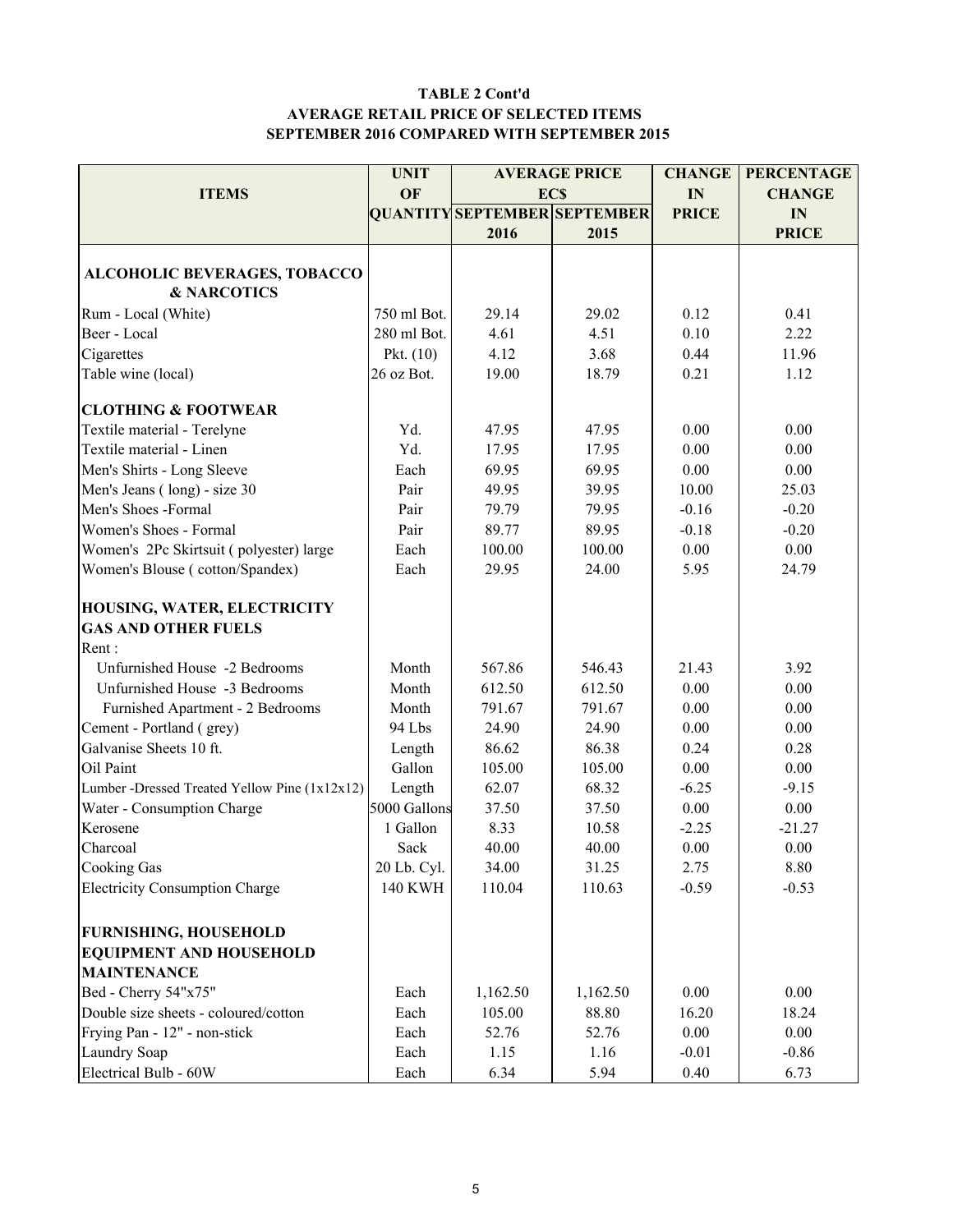#### TABLE 2 Cont'd AVERAGE RETAIL PRICE OF SELECTED ITEMS SEPTEMBER 2016 COMPARED WITH SEPTEMBER 2015

|                                             | <b>UNIT</b>     |                            | <b>AVERAGE PRICE</b> | <b>CHANGE</b> | <b>PERCENTAGE</b> |
|---------------------------------------------|-----------------|----------------------------|----------------------|---------------|-------------------|
| <b>ITEMS</b>                                | OF              | <b>ECS</b>                 |                      | IN            | <b>CHANGE</b>     |
|                                             | <b>QUANTITY</b> | <b>SEPTEMBER SEPTEMBER</b> |                      | <b>PRICE</b>  | IN                |
|                                             |                 | 2016                       | 2015                 |               | <b>PRICE</b>      |
|                                             |                 |                            |                      |               |                   |
| <b>HEALTH</b>                               |                 |                            |                      |               |                   |
| Doctor's Fee - Gynaecologist                | Visit           | 60.00                      | 60.00                | 0.00          | 0.00              |
| Eye Care                                    | Test            | 100.00                     | 100.00               | 0.00          | 0.00              |
| Hospitalisation (Private Ward)              | Day             | 75.00                      | 75.00                | 0.00          | 0.00              |
| Drugs for Hypertension                      | Month supply    | 3.50                       | 3.50                 | 0.00          | 0.00              |
| Drug for Diabetes                           | Month supply    | 12.57                      | 13.16                | $-0.59$       | $-4.48$           |
| Cough, Cold Preparation                     | 125 ml.         | 15.09                      | 15.58                | $-0.49$       | $-3.15$           |
| Dental Care                                 | Visit           | 123.33                     | 123.33               | 0.00          | 0.00              |
| Chest X-ray                                 | Test            | 120.00                     | 120.00               | 0.00          | 0.00              |
| <b>TRANSPORT</b>                            |                 |                            |                      |               |                   |
| Petrol - Unleaded                           | Gallon          | 10.30                      | 12.73                | $-2.43$       | $-19.09$          |
| Vehicle License (car) - not exd. 2000 lbs   | Year            | 590.00                     | 470.00               | 120.00        | 25.53             |
| Bus Fare - Mesopotamia                      | One Way         | 3.00                       | 3.00                 | 0.00          | 0.00              |
| Boat Fare - Bequia                          | One Way         | 25.00                      | 25.00                | 0.00          | 0.00              |
| <b>COMMUNICATION</b>                        |                 |                            |                      |               |                   |
| Telephone Service - rental of line-domestic | Month           | 23.46                      | 23.46                | 0.00          | 0.00              |
| Telephone - Consumption Charge              | 226 Units       | 18.08                      | 18.08                | 0.00          | 0.00              |
| <b>Internet Charge</b>                      | Month           | 101.70                     | 101.70               | 0.00          | 0.00              |
| Fixed Line Domestic Rate - peak             | Minute          | 0.08                       | 0.08                 | 0.00          | 0.00              |
| Mobile to Mobile - domestic                 | Minute          | 0.91                       | 0.83                 | 0.08          | 9.64              |
| <b>RECREATION AND CULTURE</b>               |                 |                            |                      |               |                   |
| Television 26 " Flat panel                  | Each            | 1,992.64                   | 1,999.00             | $-6.36$       | $-0.32$           |
| Cable TV Basic Charge                       | Month           | 74.75                      | 74.75                | 0.00          | 0.00              |
| Laptop Computer -13.3 " screen 2 GB         | Each            | 3,830.12                   | 3,832.24             | $-2.12$       | $-0.06$           |
| Desktop Computer - 14" Monitor 3 GB         | Each            | 2,070.30                   | 2,071.45             | $-1.15$       | $-0.06$           |
| Remote Control Car                          | Each            | 250.00                     | 250.00               | 0.00          | 0.00              |
| Dog Food (Canned)                           | $374$ g Tin     | 3.56                       | 3.37                 | 0.19          | 5.64              |
| Dance Admission to Night Club               | Per Person      | 20.00                      | 20.00                | 0.00          | 0.00              |
| Carnival costume and Band Fees (Adult)      | Each            | 325.00                     | 275.00               | 50.00         | 18.18             |
|                                             |                 |                            |                      |               |                   |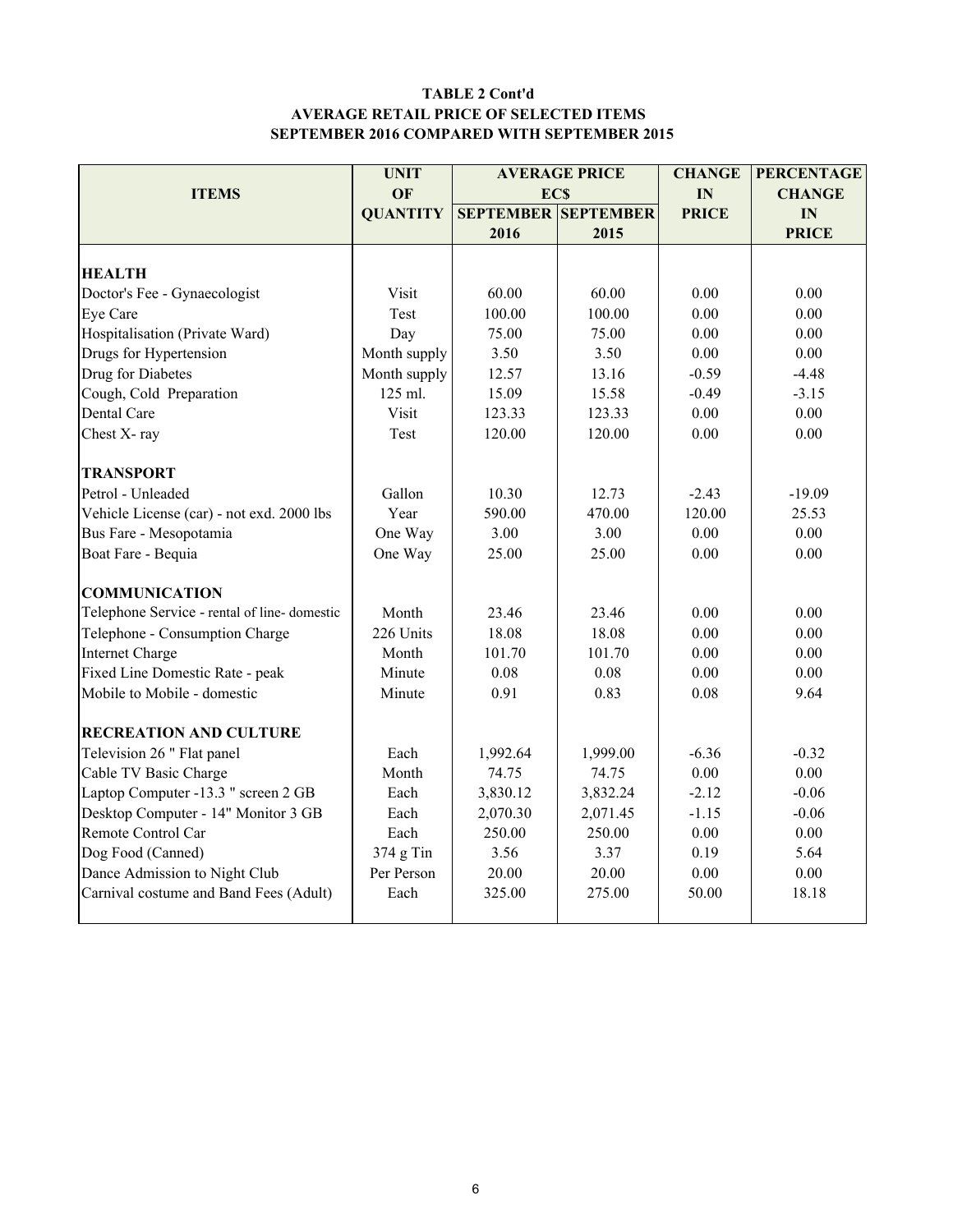#### TABLE 2 Cont'd AVERAGE RETAIL PRICE OF SELECTED ITEMS SEPTEMBER 2016 COMPARED WITH SEPTEMBER 2015

|                                     | <b>UNIT</b>      | <b>AVERAGE PRICE</b>                |            | <b>CHANGE</b> | <b>PERCENTAGE</b> |
|-------------------------------------|------------------|-------------------------------------|------------|---------------|-------------------|
| <b>ITEMS</b>                        | OF               |                                     | <b>ECS</b> | IN            | <b>CHANGE</b>     |
|                                     |                  | <b>QUANTITY SEPTEMBER SEPTEMBER</b> |            | <b>PRICE</b>  | IN                |
|                                     |                  | 2016                                | 2015       |               | <b>PRICE</b>      |
|                                     |                  |                                     |            |               |                   |
| <b>EDUCATION</b>                    |                  |                                     |            |               |                   |
| Pre-Primary - Private               | Month            | 215.00                              | 205.00     | 10.00         | 4.88              |
| Primary School Fee - Private        | Term             | 825.00                              | 825.00     | 0.00          | 0.00              |
| Secondary School Fee - Private      | Term             | 100.00                              | 100.00     | 0.00          | 0.00              |
| Newspaper - Local                   | Each             | 1.50                                | 1.50       | 0.00          | 0.00              |
| Exercise Book - Primary - 24 leaves | Each             | 0.78                                | 0.86       | $-0.08$       | $-9.30$           |
| <b>Lead Pencils</b>                 | Each             | 0.82                                | 0.92       | $-0.10$       | $-10.87$          |
| Mathematics Textbook - Form 4       | Each             | 79.72                               | 77.16      | 2.56          | 3.32              |
| Tuition for local evening classes   | Per Subject      | 100.00                              | 100.00     | 0.00          | 0.00              |
| <b>RESTAURANTS AND HOTELS</b>       |                  |                                     |            |               |                   |
| Chicken Lunch - regular             | Each             | 13.86                               | 13.86      | 0.00          | 0.00              |
| Fish Lunch - regular                | Each             | 13.86                               | 15.10      | $-1.24$       | $-8.21$           |
| Fast Food - 2 Pc Chicken and Fries  | Each             | 16.85                               | 16.85      | 0.00          | 0.00              |
| <b>MISCELLANEOUS GOODS</b>          |                  |                                     |            |               |                   |
| <b>AND SERVICES</b>                 |                  |                                     |            |               |                   |
| <b>Toilet Soap</b>                  | 125g             | 3.51                                | 3.46       | 0.05          | 1.45              |
| Toothpaste                          | 130g Tube        | 9.07                                | 9.15       | $-0.08$       | $-0.87$           |
| Men's Haircut                       | Visit            | 10.00<br>10.00                      |            | 0.00          | 0.00              |
| Women's Hairdressing (Relaxer)      | Visit            | 64.81                               | 64.81      | 0.00          | 0.00              |
| Disposable Diapers (medium)         | 10 per Pk.       | 12.88                               | 12.75      | 0.13          | 1.02              |
| Health Insurance - Group (family)   | $\geq$ 3 Persons | 307.00                              | 307.00     | 0.00          | 0.00              |
| Legal Expenses (Affidavit)          | Fee              | 250.00                              | 250.00     | 0.00          | 0.00              |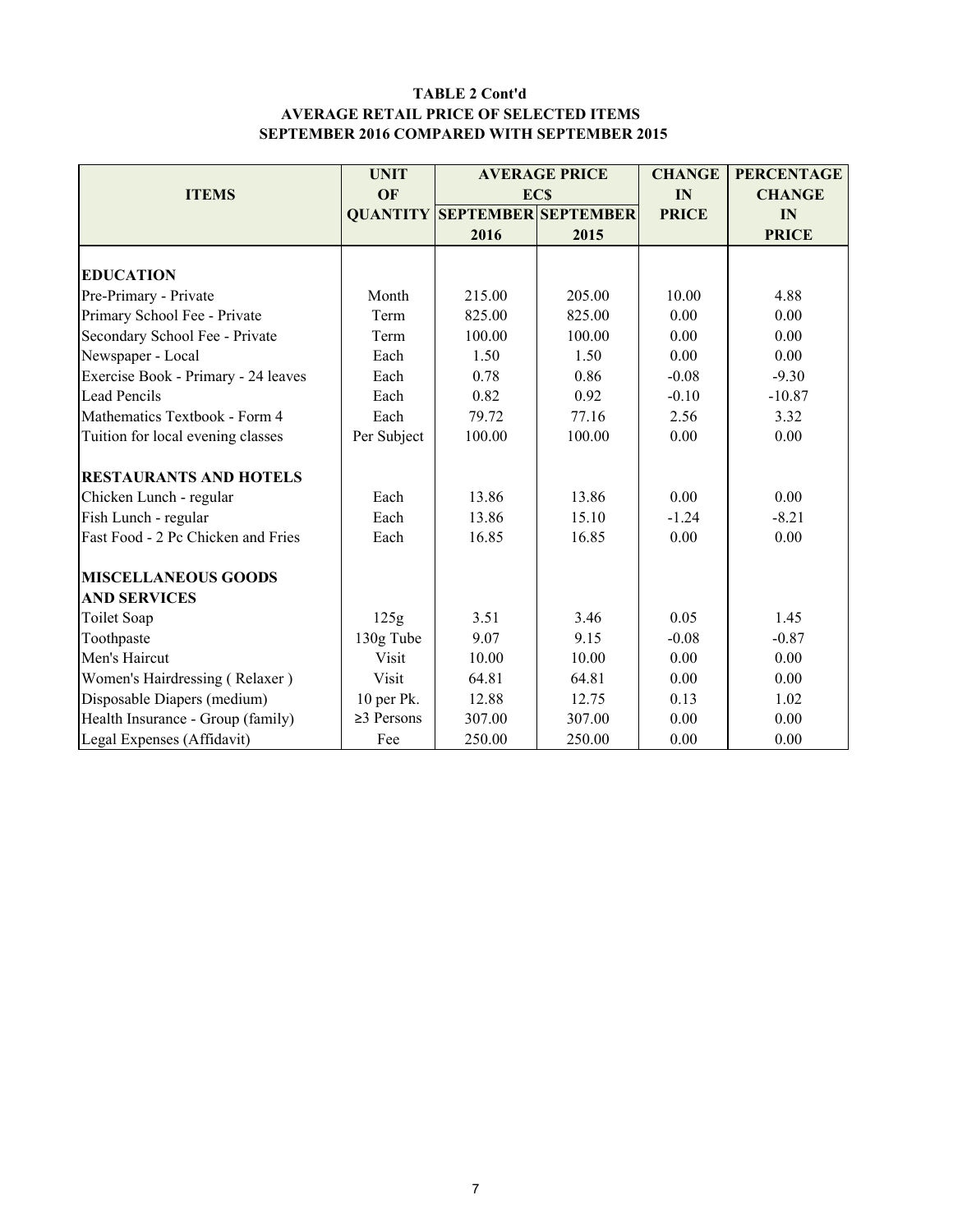#### TABLE 3 THE CONSUMER PRICE INDEX BY MAIN GROUPS JANUARY 2010 = 100

| <b>GROUPS</b>                                                     |        |       |       | WEIGHT AUGUST SEPTEMBER SEPTEMBER | PERCENTAGE CHANGE<br><b>OVER PREVIOUS:</b> |                                 |  |
|-------------------------------------------------------------------|--------|-------|-------|-----------------------------------|--------------------------------------------|---------------------------------|--|
|                                                                   |        | 2016  | 2016  | 2015                              | <b>MONTH</b><br><b>AUGUST</b>              | <b>YEAR</b><br><b>SEPTEMBER</b> |  |
| 01. Food and Non-Alcoholic Beverages                              | 21.91  | 111.3 | 111.4 | 110.4                             | 0.1                                        | 0.9                             |  |
| 02. Alcoholic Beverages, Tobacco & Narcotics                      | 3.87   | 114.4 | 114.9 | 110.5                             | 0.4                                        | 4.0                             |  |
| 03. Clothing and Footwear                                         | 3.22   | 105.1 | 104.8 | 102.5                             | $-0.3$                                     | 2.2                             |  |
| 04. Housing, Water, Electricity, Gas and other<br>Fuels           | 30.06  | 98.1  | 99.3  | 98.8                              | 1.2                                        | 0.5                             |  |
| 05. Furnishings, Household Equipment and<br>Household Maintenance | 6.59   | 103.2 | 103.1 | 101.4                             | $-0.1$                                     | 1.7                             |  |
| 06. Health                                                        | 1.79   | 107.4 | 107.6 | 107.0                             | 0.2                                        | 0.6                             |  |
| 07. Transport                                                     | 11.84  | 121.3 | 118.4 | 120.8                             | $-2.4$                                     | $-2.0$                          |  |
| 08. Communication                                                 | 9.41   | 106.8 | 106.8 | 106.2                             | 0.0                                        | 0.6                             |  |
| 09. Recreation and Culture                                        | 3.81   | 104.0 | 104.0 | 102.5                             | 0.0                                        | 1.5                             |  |
| 10. Education                                                     | 1.32   | 108.5 | 109.3 | 110.2                             | 0.7                                        | $-0.8$                          |  |
| 11. Restaurants and Hotels                                        | 1.87   | 102.4 | 102.7 | 103.5                             | 0.3                                        | $-0.8$                          |  |
| 12. Miscellaneous Goods and Services                              | 4.31   | 101.4 | 101.4 | 101.1                             | 0.0                                        | 0.3                             |  |
| <b>ALL ITEMS</b>                                                  | 100.00 | 106.3 | 106.4 | 105.8                             | 0.1                                        | 0.6                             |  |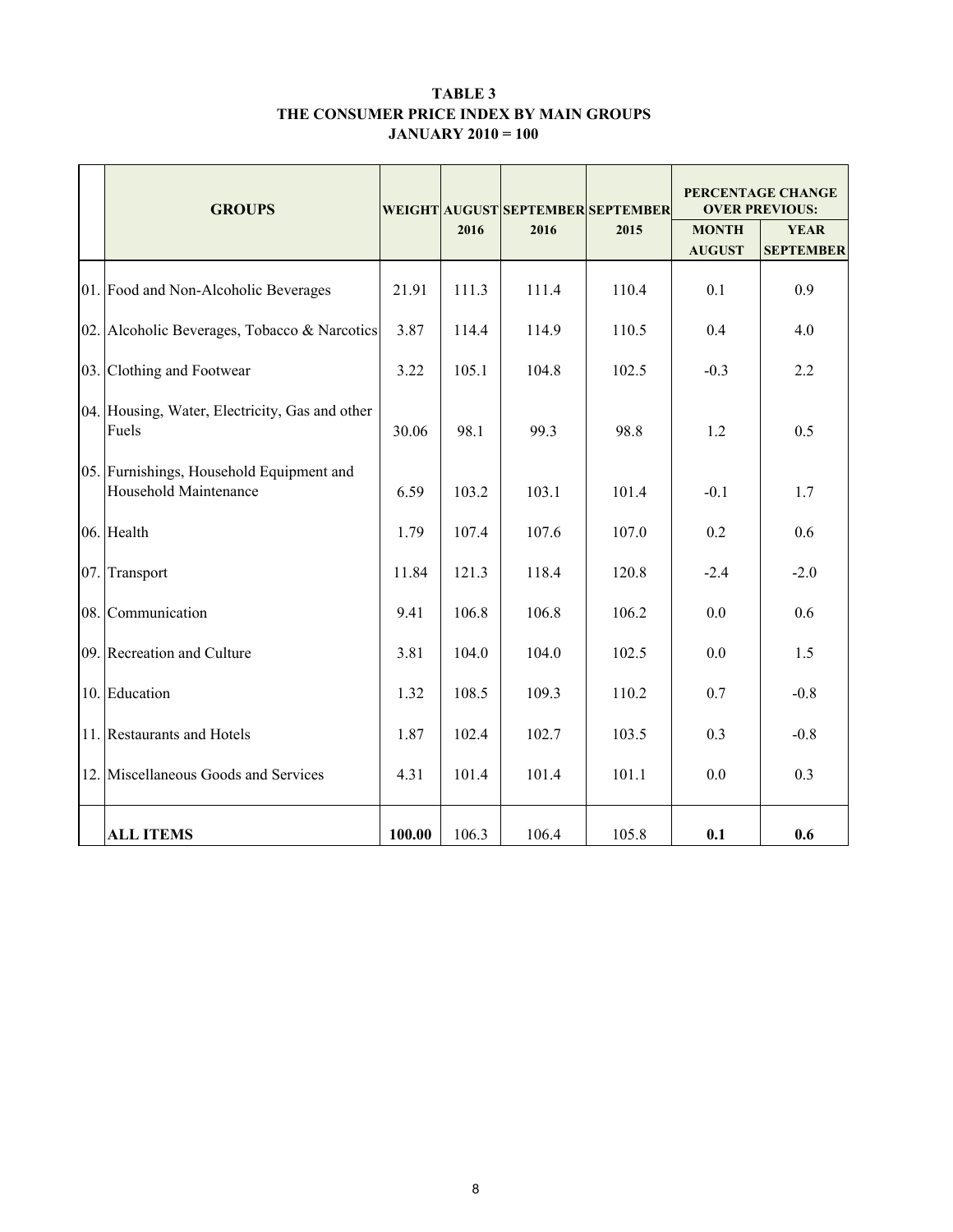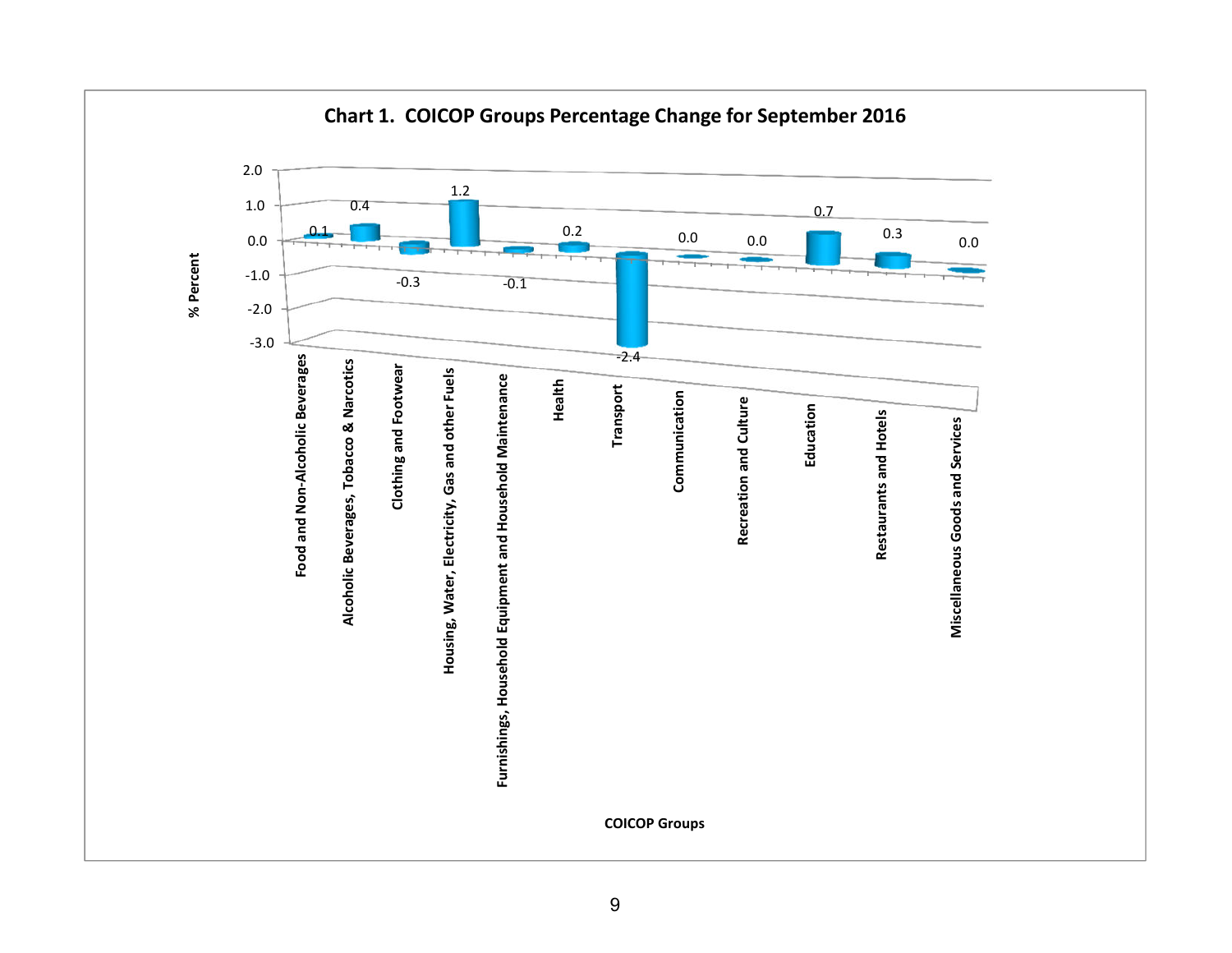#### CONTRIBUTION TO CHANGE TABLE 4 THE CONSUMER PRICE INDEX BY MAIN GROUPSJANUARY 2010 = 100

|     |                                                               |               |               |                  |            |               | <b>Cost Weight</b> | <b>Change</b> in | <b>Contribution</b> |
|-----|---------------------------------------------------------------|---------------|---------------|------------------|------------|---------------|--------------------|------------------|---------------------|
|     | <b>GROUPS</b>                                                 | <b>WEIGHT</b> | <b>AUGUST</b> | <b>SEPTEMBER</b> | Percentage | <b>AUGUST</b> | <b>SEPTEMBER</b>   | Cost             | to                  |
|     |                                                               |               | 2016          | 2016             | Change     | 2016          | 2016               | Weight           | Change              |
|     |                                                               |               |               |                  |            |               |                    |                  | $\frac{0}{0}$       |
|     | 1. Food and Non-Alcoholic Beverages                           | 21.91         | 111.3         | 111.4            | 0.1        | 2,438.58      | 2,440.77           | 2.2              | 21.9                |
| 2.  | Alcoholic Beverages, Tobacco & Narcotics                      | 3.87          | 114.4         | 114.9            | 0.4        | 442.73        | 444.66             | 1.9              | 19.4                |
| 3.  | Clothing and Footwear                                         | 3.22          | 105.1         | 104.8            | $-0.3$     | 338.42        | 337.46             | $-1.0$           | $-9.7$              |
| 4.  | Housing, Water, Electricity, Gas and other<br>Fuels           | 30.06         | 98.1          | 99.3             | 1.2        | 2,948.89      | 2,984.96           | 36.1             | 360.7               |
| 5.  | Furnishings, Household Equipment and<br>Household Maintenance | 6.59          | 103.2         | 103.1            | $-0.1$     | 680.09        | 679.43             | $-0.7$           | $-6.6$              |
| 6.  | Health                                                        | 1.79          | 107.4         | 107.6            | $0.2\,$    | 192.25        | 192.60             | 0.4              | 3.6                 |
| 7.  | Transport                                                     | 11.84         | 121.3         | 118.4            | $-2.4$     | 1,436.19      | 1,401.86           | $-34.3$          | $-343.4$            |
| 8.  | Communication                                                 | 9.41          | 106.8         | 106.8            | 0.0        | 1,004.99      | 1,004.99           | $0.0\,$          | $0.0\,$             |
| 9.  | Recreation and Culture                                        | 3.81          | 104.0         | 104.0            | $0.0\,$    | 396.24        | 396.24             | $0.0\,$          | $0.0\,$             |
|     | 10. Education                                                 | 1.32          | 108.5         | 109.3            | 0.7        | 143.22        | 144.28             | 1.1              | 10.6                |
|     | 11. Restaurants and Hotels                                    | 1.87          | 102.4         | 102.7            | 0.3        | 191.49        | 192.05             | 0.6              | 5.6                 |
| 12. | Miscellaneous Goods and Services                              | 4.31          | 101.4         | 101.4            | 0.0        | 437.03        | 437.03             | 0.0              | 0.0                 |
|     | <b>ALL ITEMS</b>                                              | 100.00        | 106.3         | 106.4            | 0.1        | 10,630.00     | 10,640.00          | 10.0             | 100.0               |